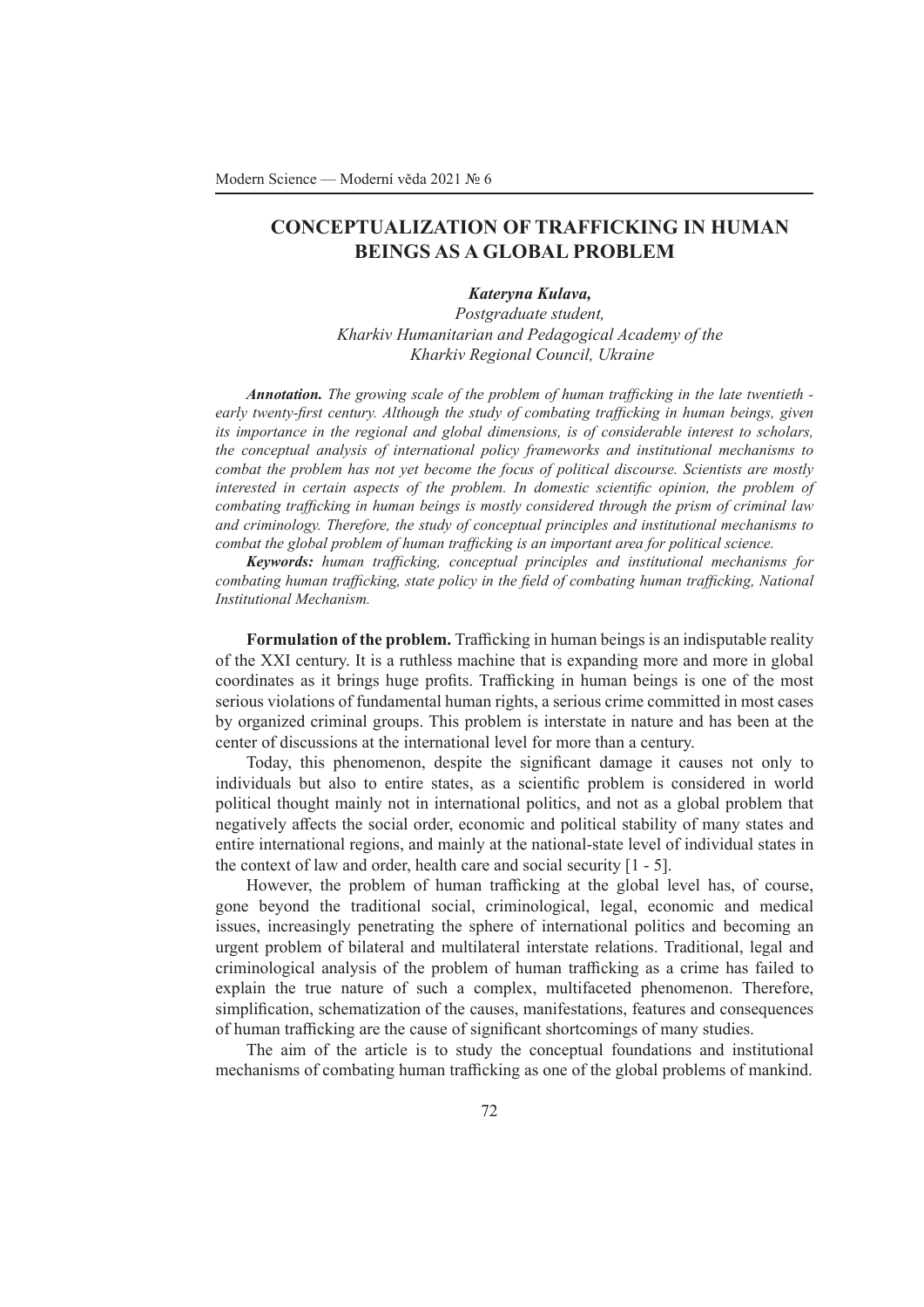**Presenting main material.** V. Glushkov, G. Kokhan, O. Removska, V. Rymarenko studied human trafficking as a modern form of slavery in domestic science from the standpoint of sociology, demography, and migration processes. [2, 3, 4] Therefore, today human trafficking is understood as a complex problem that combines a number of different factors. It is closely linked to other global problems, namely the intensification of uncontrolled migration processes, transnational crime, and the presence of a wide range of social problems. In particular, the complication of the demographic crisis.

Researcher G. Kohan, studying international legal cooperation in the fight against slavery and the slave trade, argues that the concept of "slavery" is compatible, generic with the concepts of "human trafficking" and "enslavement" [4, pp. 30-76]. This is the concept adopted by international organizations. According to it, trafficking in human beings is "the purpose of exploiting, transporting, transferring, concealing or obtaining persons by threatening or using force, or other forms of coercion, abduction, fraud, deception, abuse of power or vulnerability, or by bribery. in the form of payments or benefits, to obtain the consent of a person who controls another person. " In support of this approach, the UN High Commissioner for Human Rights recommended the use of the essentially neutral term "trafficking in human beings" and the broad concept of the slave trade, which would include all forms of forced labor.

Confirmation that human trafficking is a modern form of slavery is also a legal analysis of the very fact of illegal encroachment on human will, which is present in both cases. From a legal point of view, slavery is the status or position of a person to whom some or all of the acts inherent in property rights are applied. [13] The view that trafficking in human beings has all the hallmarks of slavery, although from a legal point of view it is a crime different from slavery, is shared by L. Lederer, a representative of J. Hopkins University (Washington) and L. Francois in "Prostitution ohne Grenzen"(Prostitution without borders). [13].

The process of transforming slavery into human trafficking took place along with historical changes, the evolution of human civilization and globalization. This is a kind of time challenge posed by history and globalization. This process is vividly described in S. Yu. Abramova's book "Four Centuries of the Slave Trade", as well as in L. Sergeeva's study "Historical Excursion to Human Trafficking: State-Legal Aspect". [53, C.125-130].

Today, everyone knows that human trafficking is the latest global problem of humanity. However, this generally accepted statement was preceded by lengthy research and the development of various classifications that would most accurately identify the location of each global problem and human trafficking in particular.

With the internationalization of production, economic and social progress increasingly depends on global problems. Their emergence of problems is an obvious manifestation of globalization, which takes place in a conflicting, contradictory form. Global problems of today are the challenges facing humanity in the second half of the XX century.

Global issues have become the subject of research for many sciences, such as the world economy, sociology, law, biology, geography, ecology, etc., and the subject of scientific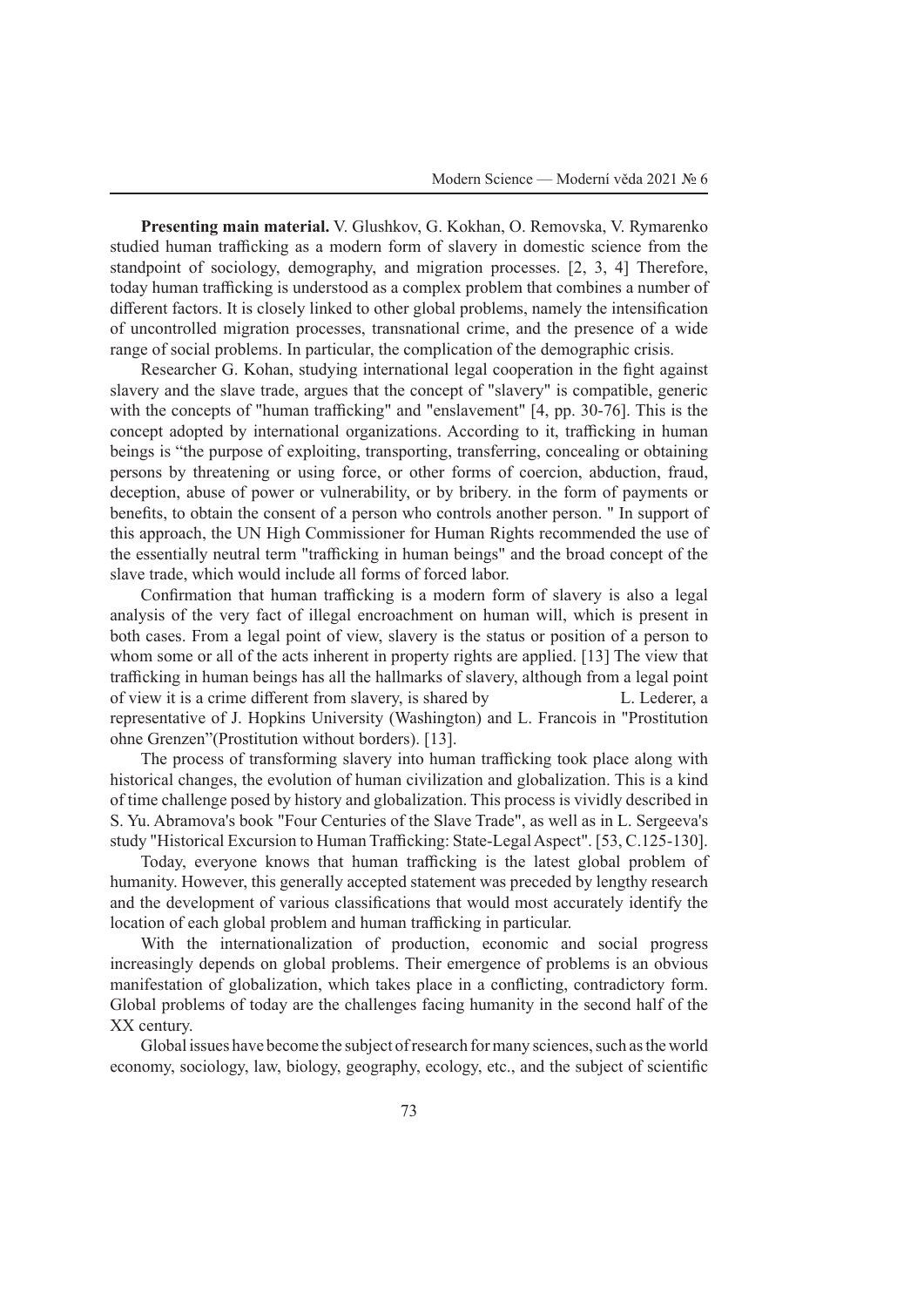debate. Scholars link the historical development of global problems with the gradual development of society. The peculiarity of global problems is their interdependence and interdependence. Trafficking in human beings, in particular, is closely linked to global issues such as resource security, poverty, health, spirituality, democracy, organized crime, uncontrolled migration, the complexity of the demographic and educational crisis, and a number of other global human problems. The problem of human trafficking has direct links with all groups of global problems, except the group of environmental problems, but the connection with them goes through other problems [1 - 5].

The UN Protocol to Prevent, Suppress and Punish Trafficking in Human Beings of 2000 at the international level demonstrated the existence of this problem as a modern form of slavery. In the early 80's of the twentieth century. Trafficking in human beings, as well as international terrorism, drug and arms trafficking (also known as mild security threats) are among the latest global (in particular, inter-social) problems. The basis for developing such an approach was the perception of scientists of the world as a socioecosystem.

Many researchers, in particular, A. Matsko, I. Lukashuk, A. Naumov, justify the need to separate the concept of slavery from the concept of human trafficking. Other scholars, such as J. Rassam, K. Stirman, D. Cagill, and L. Lederer, oppose this approach and argue that human trafficking is a modern form of slavery. Their allegations are based on the practice of keeping victims of human trafficking in slavery, as it is more financially advantageous for criminals. Researcher G. Kohan, studying international legal cooperation in the fight against slavery and the slave trade, argues that the concept of "slavery" is compatible, generic with the concepts of "human trafficking" and "enslavement" [4].

It is this concept that we follow in our study, and believe that human trafficking is a modern manifestation of slavery. Given the existing approaches to the definition of human trafficking and slavery, we can say that the difference between the two concepts is only in the attitude during specific historical periods to human trafficking [1 - 5].

Modern human trafficking is a complex process in which victims go through a number of different stages (recruitment, transportation, exploitation and disposal), possible in any country. The human trafficking process can be supported by legal organizations or private entrepreneurs who cooperate with business structures involved in human trafficking. Depending on the purpose, there are the following types of human trafficking:

1) trafficking in women and children for the purpose of using them for the production of pornographic materials or prostitution;

2) trafficking in human beings for the purpose of exploiting their labor;

3) trafficking in human beings for the purpose of involvement in debt bondage;

4) trafficking in human beings for the purpose of use in armed conflicts;

5) trade for the purpose of involvement in criminal activity;

6) trafficking in children for the purpose of adoption (adoption) for commercial purposes;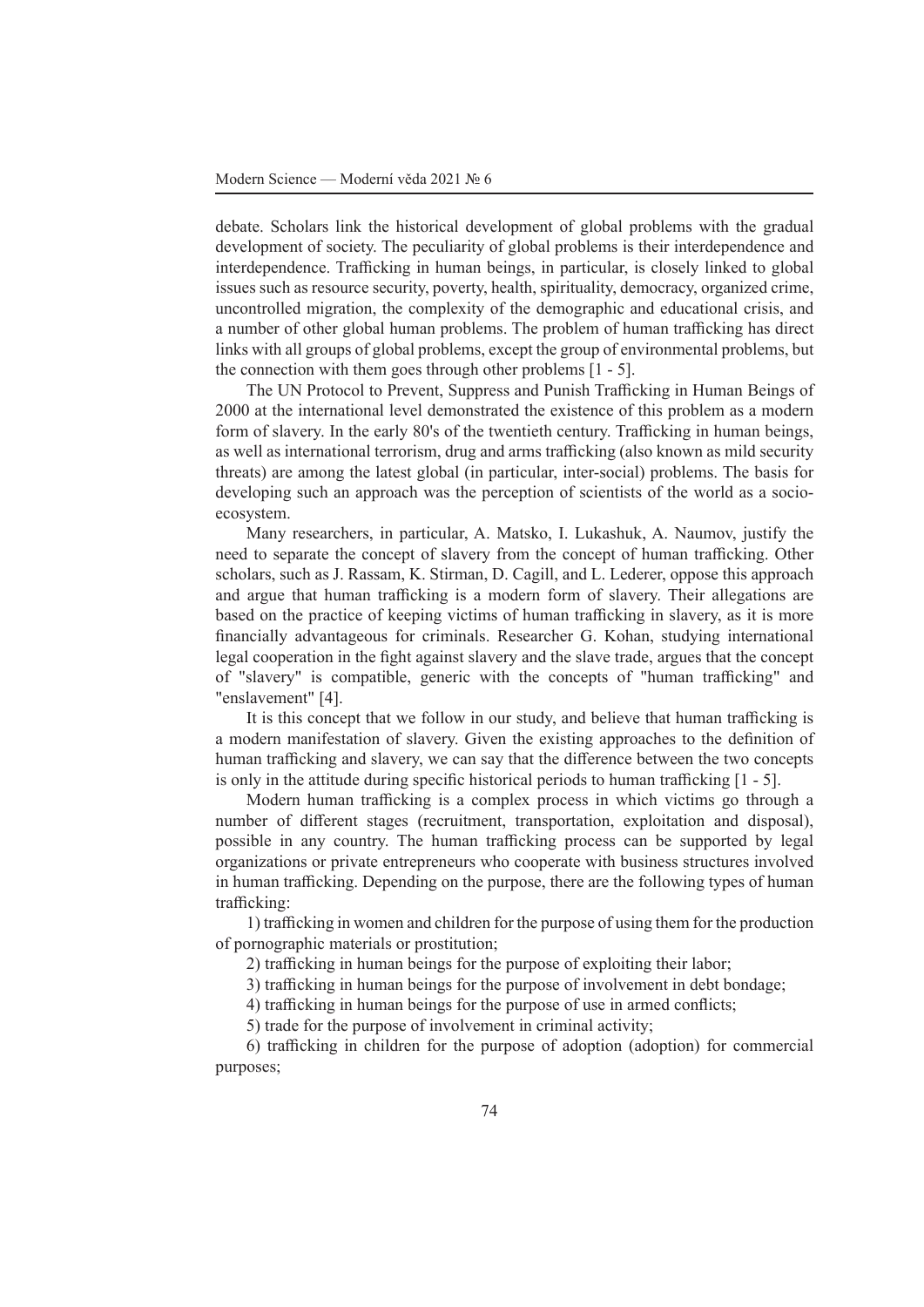7) trafficking in human beings for the purpose of removing organs;

8) trafficking in human beings for the purpose of conducting experiments on a person without his consent;

9) forced pregnancy.

Depending on the method of coercion, illegal exploitation of people is divided into: physical coercion with the use of violence or with the use of powerful drugs, alcohol, drugs; economic coercion in the form of debt bondage or other material dependence; mental coercion through blackmail, deception, misleading or threatening to use violence; legal dependence in connection with adoption or guardianship or in connection with marriage without the purpose of starting a family; slavery or conditions similar to slavery [4, 5].

- According to the content of the activity of victims of human trafficking, criminal exploitation is divided into the following types: exploitation of labor in the sphere of everyday life; exploitation of labor in the field of production, agricultural work; exploitation in the sphere of criminal business (participation in armed formations, in the sphere of production of illegal products); exploitation of a person for the purpose of committing acts of a sexual nature; use of human physiological parameters for organ and tissue transplantation; use of women as surrogate mothers. There are the following systems of human trafficking: Albanian, Nigerian, Eastern, Latin American, Chinese and Asian. This problem is extremely relevant in the following regions: Central and South America, Central and West Africa, the Gulf of Guinea, North America, Southeast Asia. The problem of European and CIS countries has not escaped.

- Trafficking in human beings, depending on the region, has the following features [2]:

- in Central and South America and West and Central Africa, children and young women are trafficked within one country or sold abroad, where they work mainly in the domestic service or sex industry;

- men are mostly trafficked in South America and sold abroad for work in remote rural areas, in agriculture;

- South Asia is a region of transit and destination for victims of all ages. Their work is used in carpet and clothing factories, for street trade, for begging, on construction and tea plantations, in industrial production (for example, in brick factories);

- in the Middle East and North Africa, girls, women, forced to work in domestic services, and men of Asian descent are trafficked and used as construction workers;

- flows of victims of trafficking to Western Europe from Eastern Europe and Asia (often crossing the borders of Eastern Europe) consist of women and girls working in the sex industry and men and women sold for exploitation in agriculture and construction;

- Victims from Central Asia and the Caucasus are exploited mainly in the construction and agricultural (cotton) sectors, with Russia being one of the main destinations.

In addition, the transit region is considered to be Central and East Asia; - In China, many young women and girls are victims of labor and sexual exploitation as a result of mass internal rural to urban areas. Many Chinese are smuggled and sold to ethnic business enclaves in Europe and North America to work in restaurants and home services [2, 4].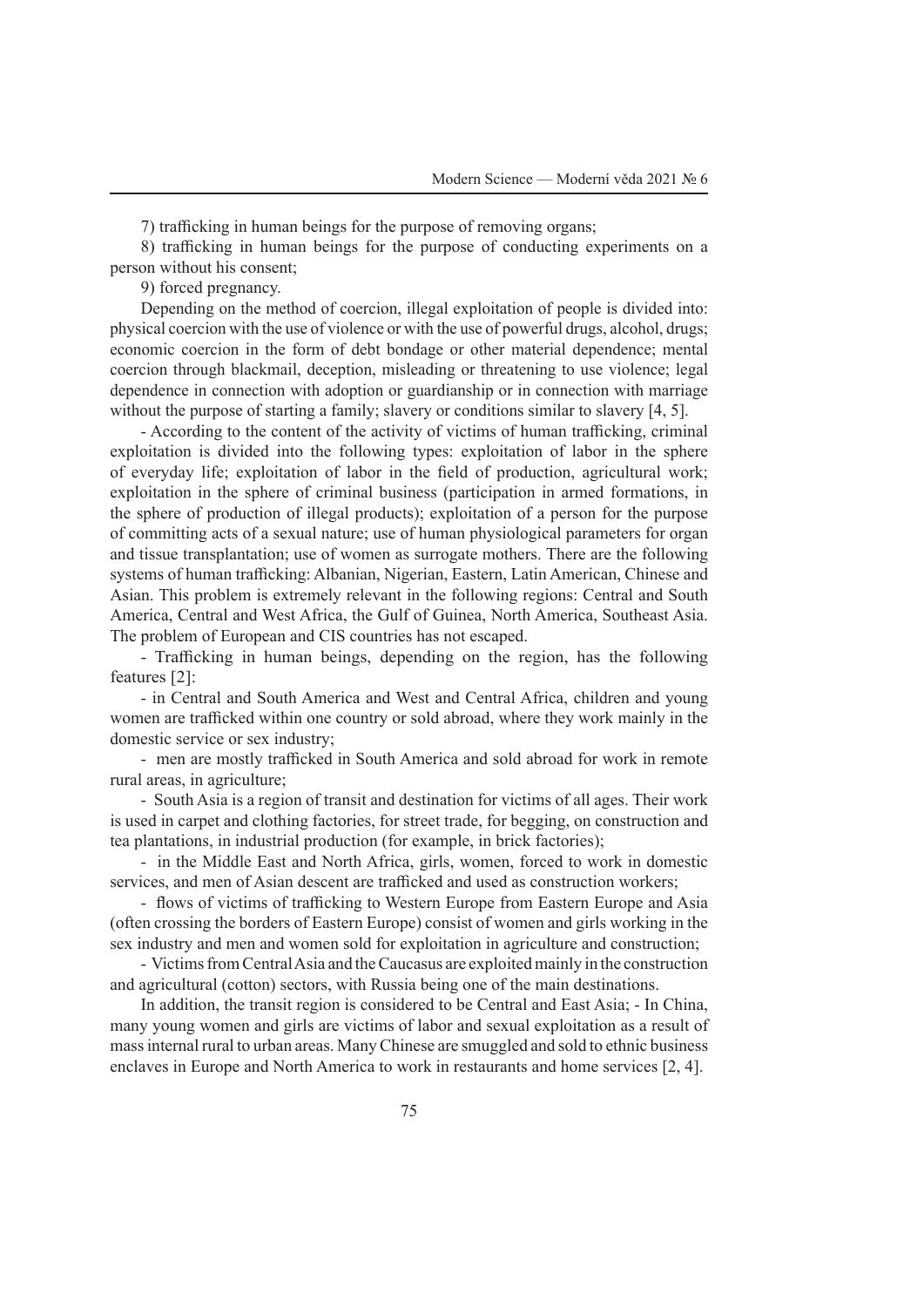Mechanisms implemented at the international level are considered to be the most effective, as global problems also require global solutions. To do this, it is necessary to expand international cooperation and coordinate the efforts of all mankind. There is a need to improve the global institutional mechanism for combating global problems, which means the set of links between formal and informal institutions, as well as organizations that promote the principles of combating trafficking in human beings, the principles of democratic governance and sustainable development; ensure the coordination and adjustment of the interests of various social groups, coordination of activities to combat trafficking in human beings. Even before the establishment of the UN, a number of conventions aimed at ending slavery and trafficking in women were adopted [3 - 5].

Today, the governments of many countries and the international community in general are interested in solving and overcoming the problem. The phenomenon of trafficking in human beings was first declared at the international level at the International Congress on Combating Trafficking in Women in London in 1899. and punishment for it, which complements the UN Convention.

At the present stage, the fight against human trafficking takes place at all levels: global (UN and its structures, INTERPOL), regional (OSCE, Council of Europe, EU), and state (state countermeasures). The cooperation of international organizations in combating human trafficking is coordinated by the UN. The Council of Europe's activities in the field of prevention of trafficking in human beings are mainly of a recommendatory nature. The current EU Institutional Mechanism for Combating Trafficking in Human Beings is a system of EU bodies, as well as acts adopted by these bodies. It is designed to realize the values of the EU, to pursue its goals, to serve its interests, as well as the interests of its citizens and Member States, to ensure the consistency, effectiveness and continuity of its policies and actions (Article 13 TEU).

The EU institutional mechanism for combating trafficking in human beings has a complex structure, its organizational structure is based on the European Parliament, the European Council, the Council, the Commission, the European Anti-Trafficking Coordinator, the EU Expert Group on Trafficking in Human Beings, Europol, Eurojust, the European Judicial Network and Eurojust. . The EU has significantly stepped up its activities in the field of prevention of human trafficking. The integration processes taking place in the EU encourage its institutions to focus their efforts on developing effective mechanisms to prevent and combat trafficking in human beings, as well as to create a positive climate for in-depth study of this problem [1 - 5].

Signed on 13 December 2007, the Lisbon Treaty on the Principles of the Functioning of the European Union contains important new provisions that strengthen the EU in the fight against international cross-border crime and, in particular, trafficking in human beings. makes initiatives in this area. The activities of non-governmental organizations and the media as channels through which society receives information about the problem are effective in combating human trafficking.

In general, the global anti-trafficking mechanism is of fundamental political importance. Attempts by individual countries to combat human trafficking on their own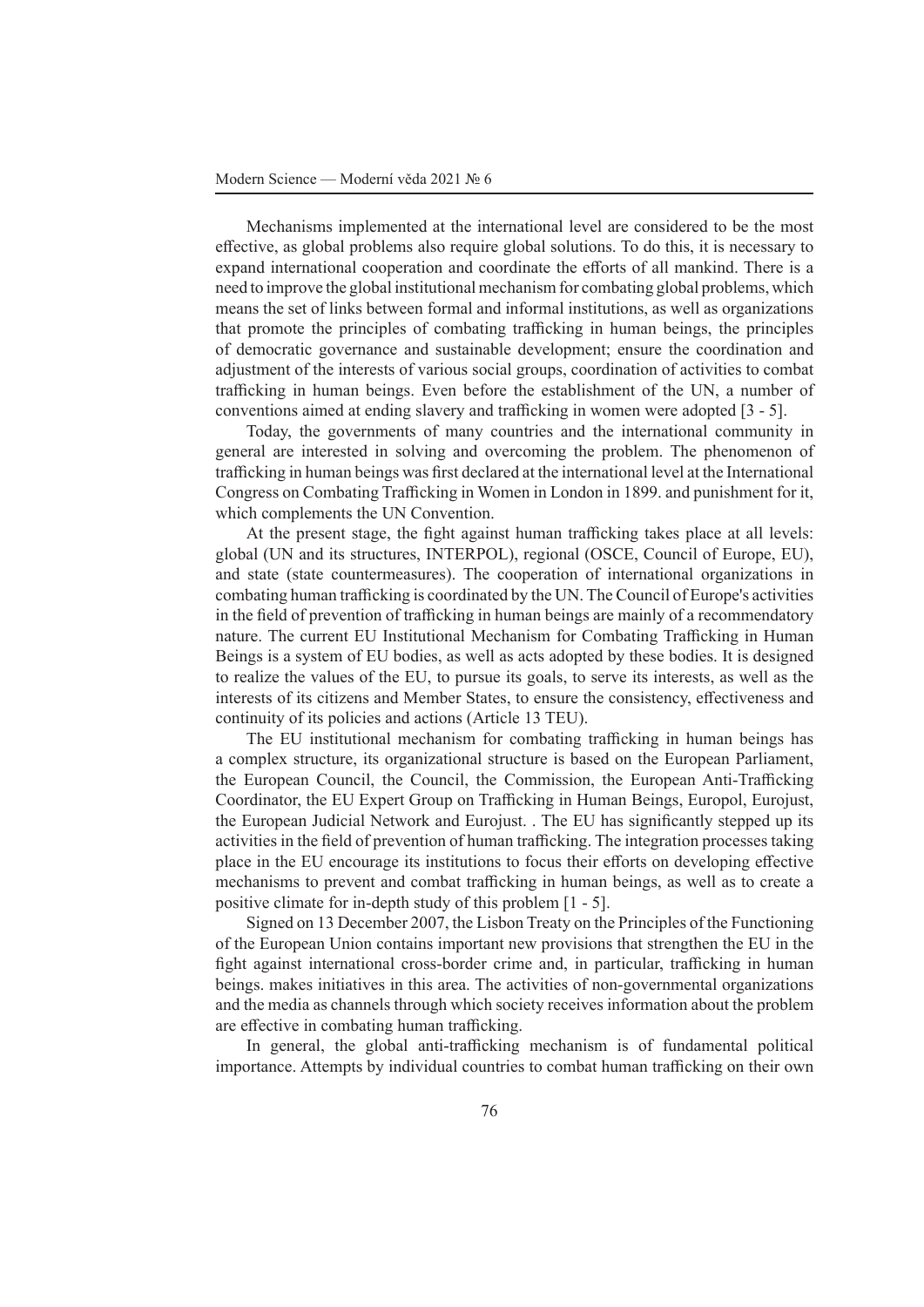are ineffective without a coordinated international effort. As the problem has reached a global scale, all countries involved must work together in a concerted effort. After all, the current counteraction mechanism has many shortcomings. In addition to the imperfection of the legal framework for combating trafficking in human beings, and in some countries - its complete absence, there are several international political factors of low efficiency of the anti-trafficking mechanism.

It was found that no unified approach to solving the problem has been developed at the international level. We consider interstate cooperation to be insufficiently effective, first of all in relation to the protection of victims. Joint activities (for example, between the police of Poland and Germany, Austria and the Czech Republic) are mostly based on personal connections. Efforts are not coordinated at either the global or national levels. Only a few countries have interagency bodies that make recommendations for changes in existing legislation, as well as coordinate between law enforcement, migration, employment, social services and foreign ministries.

The activities of non-governmental organizations and the media, through which society receives relevant information, are effective in combating human trafficking. However, public awareness of the problem of human trafficking is still low. The extradition programs and procedures for the extradition of victims of trafficking in human beings require coordinated action, as today the case is mostly completed by their arrest and deportation. There is a lack of skilled workers in the system of law enforcement agencies, migration services and other institutions, which are responsible for combating trafficking in human beings and providing assistance to victims of this crime.

So human trafficking is a global phenomenon that has reached our country as well. Trafficking in human beings has existed on the territory of Ukraine since ancient times, from the times when Ukrainian lands were exhausted by Mongol-Tatar raids. During the XV - XVII centuries. Ukrainians were the main commodity in the Turkish slave markets in the Crimea. The current problem of human trafficking in Ukraine is significantly different from that of the past. The current circumstances that cause human trafficking in Ukraine are: the difficult socio-economic situation in the country; low moral level of the population; inconsistency of the legislation of Ukraine with the provisions of international legal norms; imperfection of the mechanism of registration of documents for departure abroad; provocative behavior of victims.

The National Institutional Mechanism for Combating Trafficking in Human Beings includes the Ministry of Social Policy, the Interdepartmental Council on Family, Gender Equality, Demographic Development and Combating Trafficking in Human Beings, the Expert Working Group on Prevention of Domestic Violence and Combating Trafficking in Human Beings, Regional Councils, Ministry Of Ukraine for Family, Youth and Sports, State Social Service for Family, Children and Youth, State Department for Adoption and Protection of the Rights of the Child, Ministry of Internal Affairs of Ukraine, Security Service of Ukraine, General Prosecutor's Office of Ukraine, Supreme Court of Ukraine and the judiciary, the State Employment Service of Ukraine, educational institutions and bodies of education. Each of the above institutions in its activities implements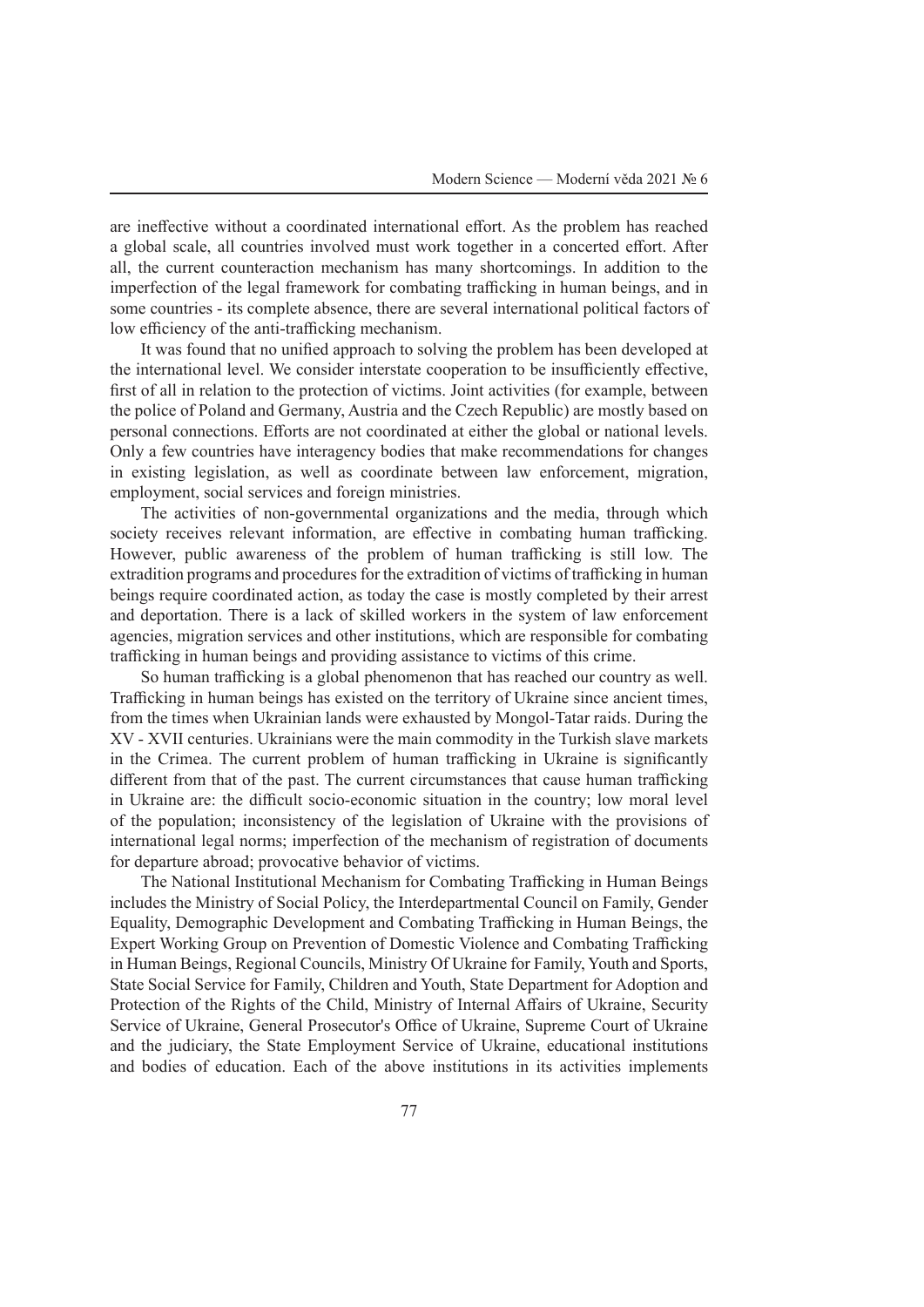appropriate tools to combat trafficking in human beings. These are various forums, decisions, programs, regulations, strategies, seminars, etc. 178 The problem of human trafficking does not exist in isolation from other threats to national security and national interests in the domestic and foreign policy spheres.

Today, Ukraine is experiencing serious political, social and economic problems that have negative consequences for combating human trafficking. The current situation in Ukraine, given the annexation of Crimea by the Russian Federation and the ongoing armed conflict in the East, remains volatile. The negative effects of the current crisis in Ukraine on anti-trafficking activities are the growing number of internal migrants, including women, children and people with disabilities, who are vulnerable to trafficking.

The media report on the rape of women and girls, the forcing of civilians, especially men, to join illegal military formations, the exploitation of their labor at checkpoints, the removal and illegal transplantation of human organs. Ukraine (both internationally and nationally) takes a multi-vector approach to combating trafficking. As a rule, this is manifested in a combination of strategies to combat trafficking in women as such, to combat illegal migration and to combat international organized crime. However, reports of international organizations, observations of experts give grounds to recognize the effectiveness of combating human trafficking in Ukraine as low. In particular, due to the inefficient work of the judiciary, and the unsatisfactory state of assistance to victims of trafficking.

Given that human trafficking is a global international problem, it cannot be solved by one state alone, and both governmental and non-governmental organizations must join in finding effective ways to combat this phenomenon. Anti-trafficking is understood as a system of measures aimed at combating trafficking in human beings by preventing and combating it and providing assistance and protection to victims of this crime.

**Conclusions.** In view of this, the conceptual framework for combating it serves as a basis for measures to combat trafficking in human beings. In outlining the conceptual framework for combating trafficking in human beings, the UN Protocol to Prevent and Suppress Trafficking in Human Beings is basic, and the principles set out in it are grouped into three blocks: prevention of and fight against trafficking in human beings; protection and assistance to victims of trafficking; encouraging cooperation between States Parties. It should be noted that the concept of "conceptual principles of anti-trafficking policy" is used in relation to an individual state.

The Law of Ukraine on Combating Trafficking in Human Beings defines the following principles: - prevention of trafficking in human beings by raising public awareness, preventive work, reducing the level of vulnerability of the population, overcoming demand; - combating crime related to trafficking in human beings by identifying crimes of trafficking in human beings, persons involved in the commission of a crime, bringing them to justice; - providing assistance and protection to victims of trafficking in human beings by improving the system of restoration of their rights, providing a range of services, introducing a mechanism for cooperation of actors in the field of combating trafficking in human beings. international organizations.